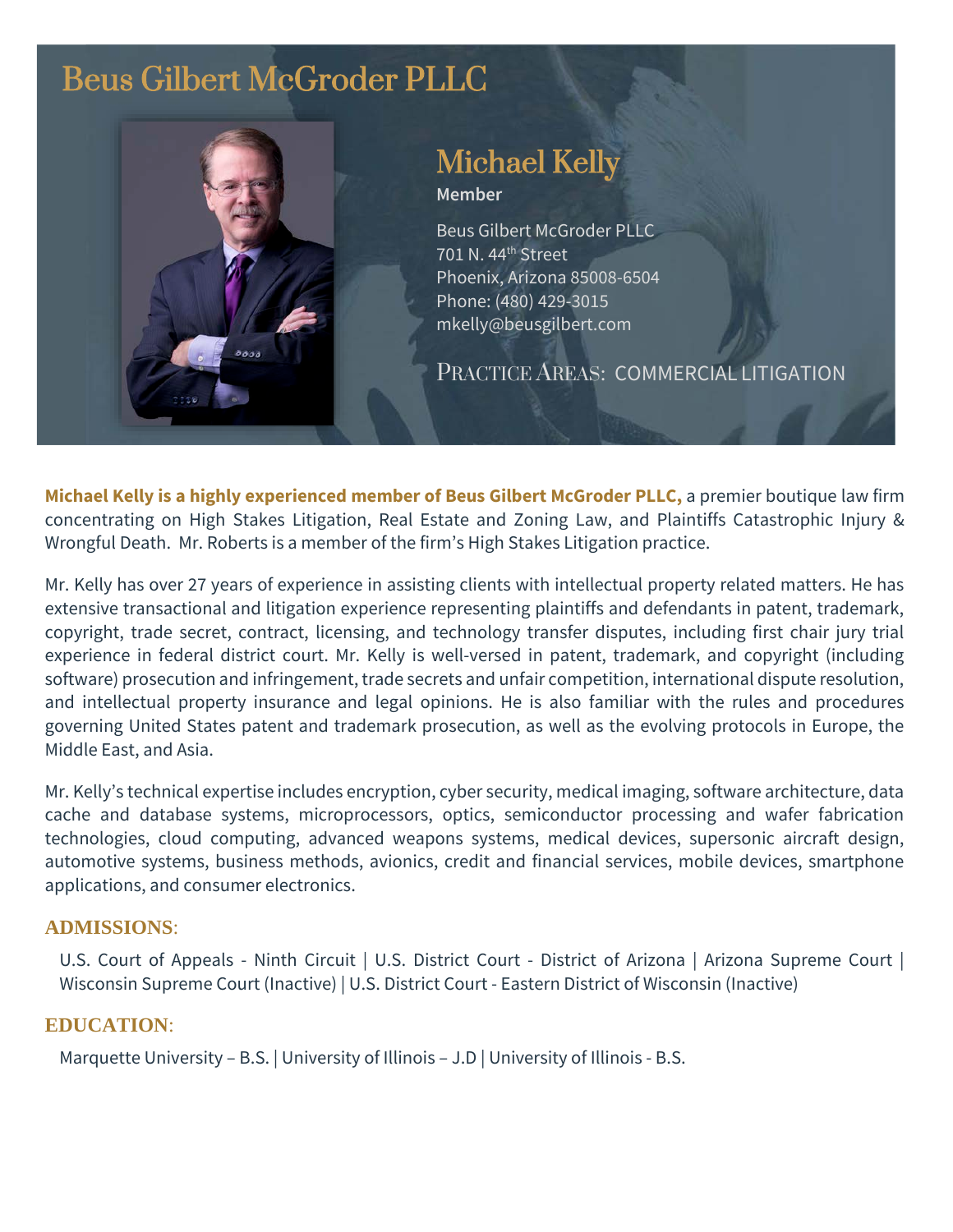# **Memberships & Activities**

State Bar of Arizona, Member, Past Chair, Intellectual Property Law Section, Executive Council

State Bar of Wisconsin, Inactive Member

American Intellectual Property Law Association

Institute of Electrical and Electronics Engineers Licensing Executives Society

International Trademark Law Association

Federal Circuit Bar Association

Teen Addiction Anonymous, Member, Board of Directors

# **Publications**

Contributor, "Protection or Privacy?," AZ Business Magazine (2016)

Co-author, "The Evolving Cyber Security Regulatory Environment," Hospitality Technology Magazine (2015)

Author, "Smartflash v Apple," Intellectual Property Magazine (2015)

Contributor, "What to Do if Someone is Infringing on Your Patent," InsideCounsel Magazine (2015)

Contributor, "Data Security Experts Reveal the Biggest Mistakes Companies Make with Data and Information Security," Digital Guardian (2015)

# **Interviews**

"Protect Your Intellectual Property Assets," Arizona Horizon (2015)

"Arizona Technology and Innovation: Securing Data," Arizona Horizon (2015)

# **Presentations**

"Cyber Security," Imagine Technologies Group and TouchPoint Management Services (November 2017)

"TC Heartland v. Kraft Food Group," LFA IP Community (October 2017)

"Trending Cybersecurity Breach Vectors," Arizona Business Council (May 2017)

Co-presenter, "Cybersecurity and SEC Reporting: What Needs to Be Reported, and When,"Association of Corporate Council Arizona (2016)

Guest Lecturer, Patent Law, Summit Law School (2016)

Panelist, "Emerging Cybersecurity Disruptive Technology Strategies," 5th Annual ATICACTRA/AZ InfraGard Program (2015)

Co-presenter, "Patent Prosecution Practice Tips," CLE in the Gardens: Cultivating Best Practices in Intellectual Property Law, State Bar of Arizona (2015)

Co-presenter, "Cybersecurity: Minimizing Risk and Responding to Breaches," Jennings Strouss and the AZ Chamber of Commerce & Industry (2015)